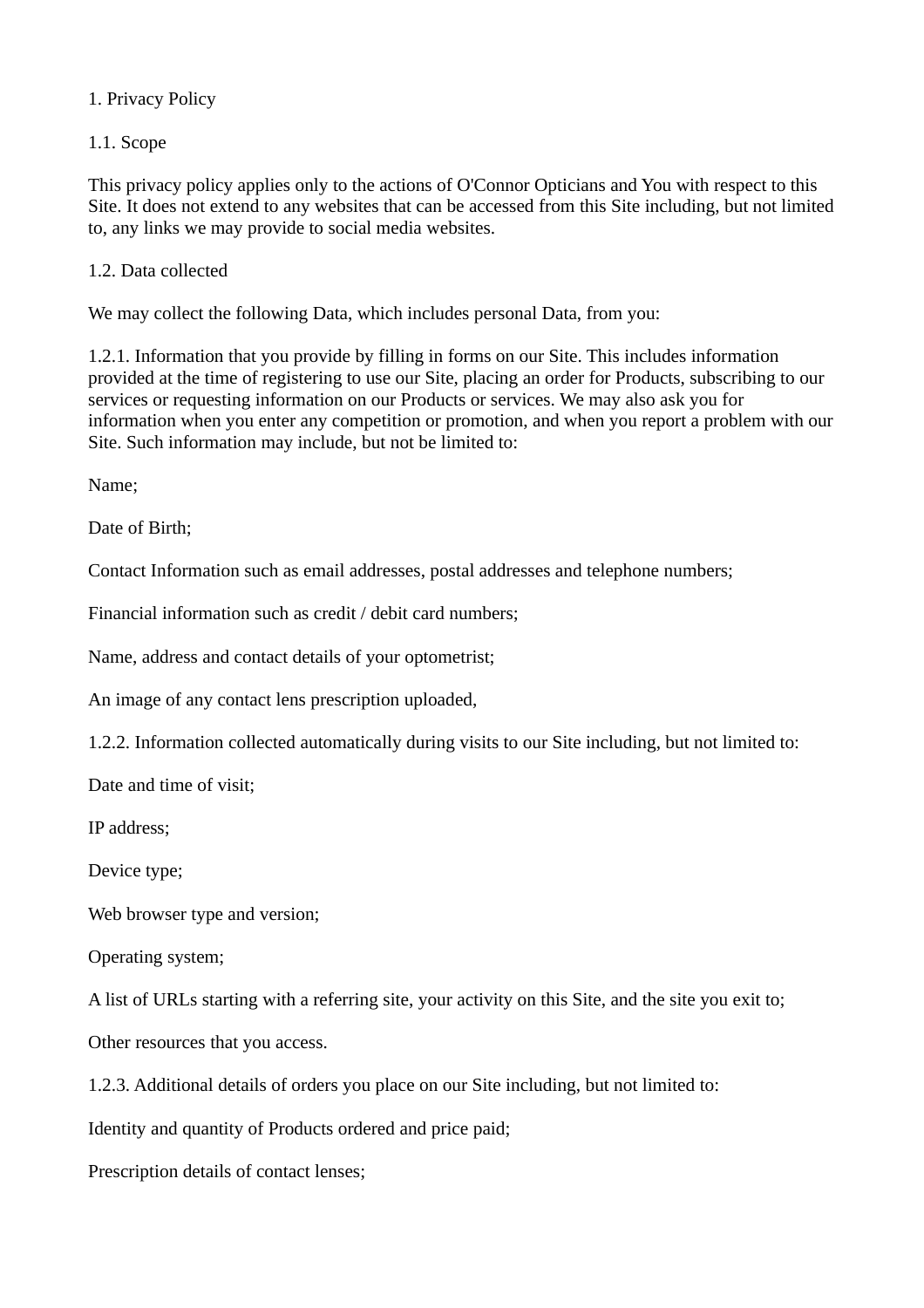Payment method and status;

Delivery method;

Discount and promotion codes including refer-a-friend referrer and referee details.

1.2.4. Details of personal communication with you including but not limited to:

Emails;

Postal correspondence;

Telephone call recordings;

Live chat transcripts.

1.2.5. Responses to surveys that we have asked you to complete for research purposes, although you do not have to respond to them.

in each case, in accordance with this privacy policy.

1.3. Our use of Data

1.3.1. O'Connor Opticians is the "data controller".

1.3.2. We will retain any Data we collect in relation to orders placed on our Site.

1.3.3. Unless we are obliged or permitted by law to do so, and subject to any third party disclosures specifically set out in this policy, your Data will not be disclosed to third parties.

Your data will not be shared with any third party company. Each email sent to you by O'Connor Opticians will include an 'unsubscribe' link.

1.3.4. All personal Data is stored securely. For more details on security see the clause below (Security).

1.3.5. Any or all of the above Data may be required by us from time to time in order to provide you with the best possible service and experience when using our Site. Specifically, Data may be used by us for the following reasons:

internal record keeping;

improvement of our products / services;

transmission by email of promotional materials that may be of interest to you;

contact for market research purposes which may be done using email, telephone, fax or mail. Such information may be used to customise or update the Site;

in each case, in accordance with this privacy policy.

1.4. Third party websites and services